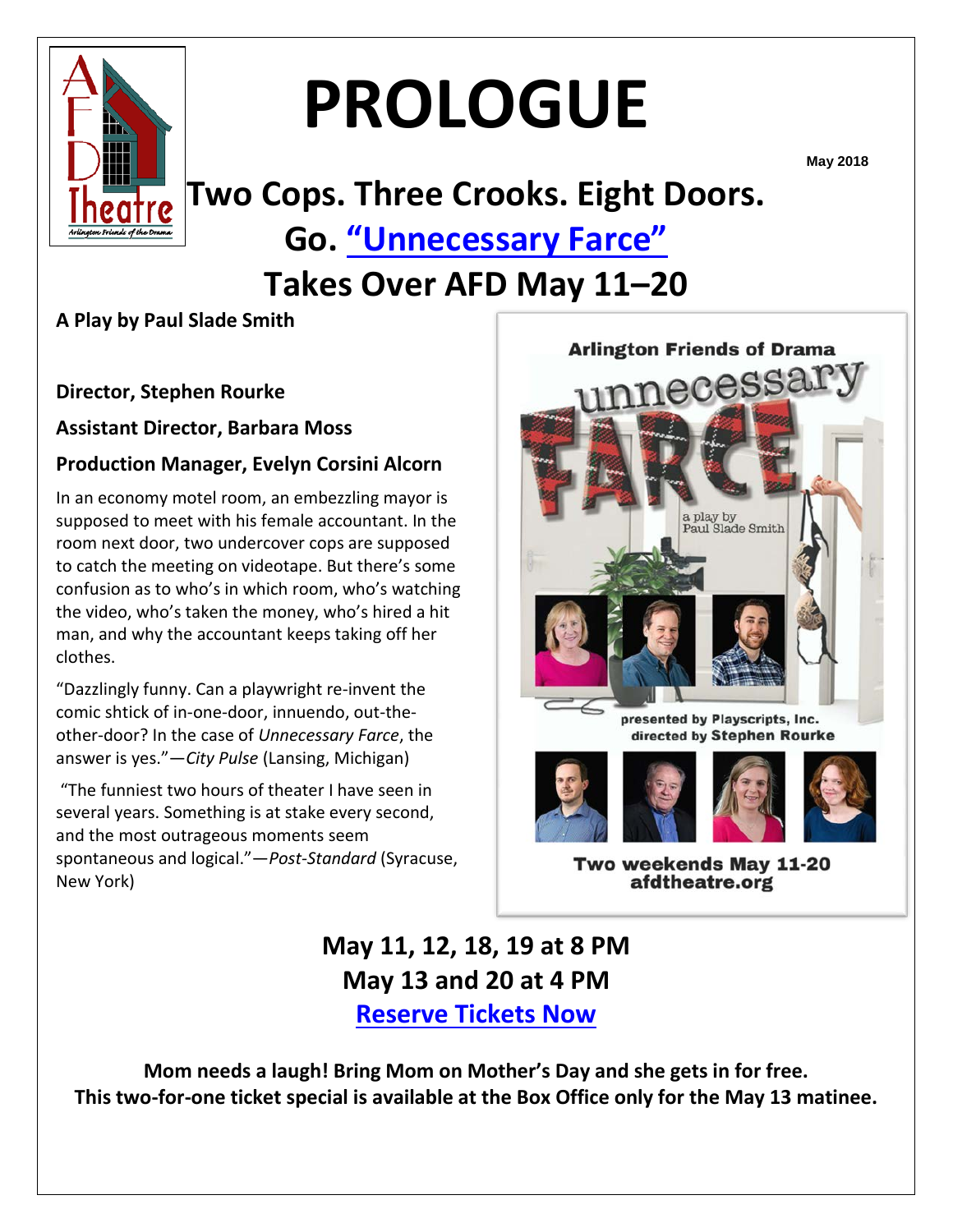### **"Unnecessary Farce" Cast**

Eric Sheridan, a police officer: Andrew Lebrun Billie Dwyer, a police officer: Elaine Spencer Karen Brown, an accountant: Alissa Luckey Mayor Meekly: Steve Lillis Agent Frank: Iain Bason Todd: Randall Lawrence-Hurt Mary Meekly, the mayor's wife: Dayle Ballentine

**In order of appearance**

### **Production Team**

Director: Stephen Rourke Assistant Director: Barbara Moss Production Manager: Evelyn Corsini Alcorn Stage Manager: Clare Livak Set Designer: Stephen Rourke Set Technician: Gareth Williams Set Dress and Properties: Margaret Marks, Anne Orens Props Consultant: Judy Weinberg Special Effects: Dick Rubinstein Sound Designer: Ed Council Assistant Sound Designer: Ken Livak Lighting Designer: Hobbit Lighting Assistant: Cyn Fight Choreographer: J.T. Turner Improv Consultant: Judith Kalaora Costume Designer: Caroline Fonseca Costume Assistants: Tori Hall, Shayna Loeffler Hair and Makeup Designer: Sandy Armstrong Stage Crew: Stage Crew: Steve Robbins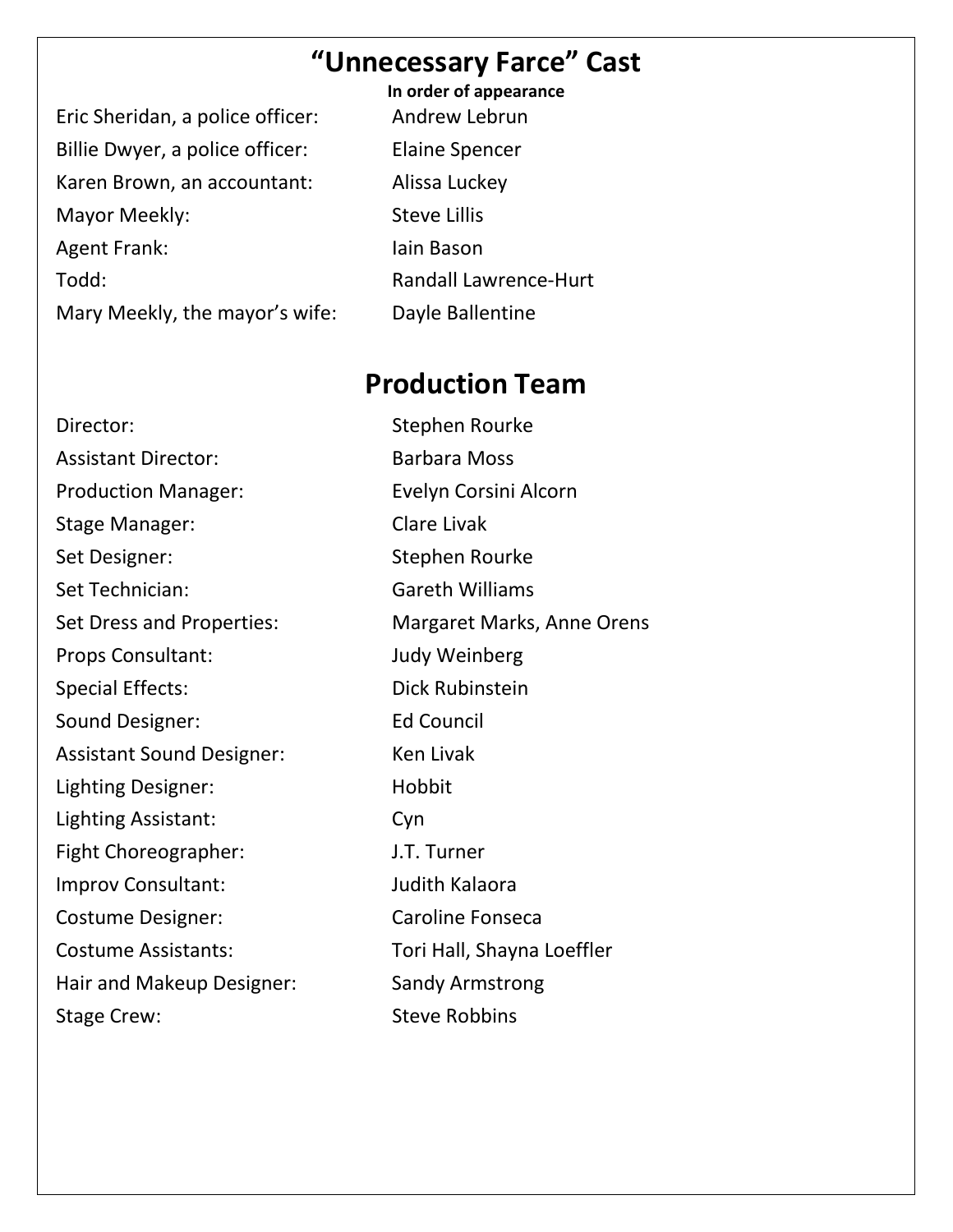### **President's Corner:A Note from David Warnock**



On April 8, we met to conduct one of our most important membership functions, the Annual Election of Officers, Directors, Trustees of Special Funds/Investment Committee, and Nominating Committee. The required quorum of members in attendance voted unanimously to approve the slate of nominees.

Unfortunately, achieving that quorum of 25 members took some doing. At the scheduled meeting time of 7 PM, we did not have the required number of attendees.

Unable to proceed with the election, the board delayed the meeting while urgent phone calls were made to recruit nearby members to the theater.

Fifty minutes later at 7:51 PM, having gathered exactly 25 members, we called the meeting to order.

We have seen member meeting attendance dwindle over time for many reasons; however, this was a perfect storm that we do not wish to repeat. Therefore, the board is committed to updating AFD's election process to offer members who cannot attend in person options to participate in elections.

These updates will, of course, require bylaw amendments to be approved at a future meeting by majority of a quorum of members . . .

*David Warnock,* President

#### **Friendly**

Jim Grana is now the contact for AFD Friendly news. Please send your Friendly news to Jim at [actorone\\_2000@yahoo.com.](mailto:actorone_2000@yahoo.com)

#### **BOX OFFICE CORNER**

Order your tickets for *Unnecessary Farce* online at [http://www.ticketstage.com/T/AFD.](http://www.ticketstage.com/T/AFD) All ticket exchanges must be made through the Box Office. The easiest way to contact the box office is by email at **boxoffice@afdtheatre.org**.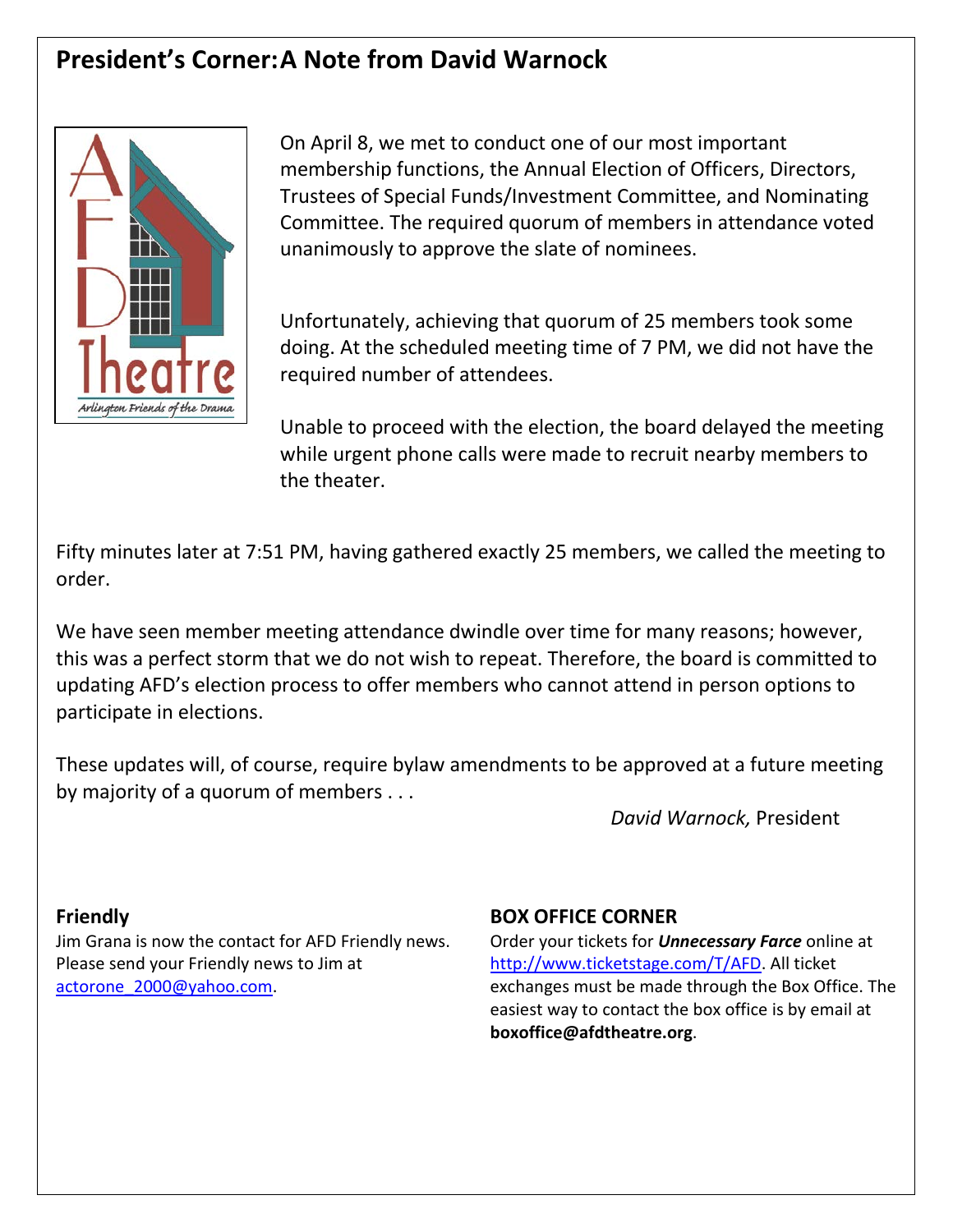# **[Ways to Support](https://www.afdtheatre.org/donate) AFD Theatre**

**Donate to the Friends of the Friends.** Help us maintain and improve the theater.

**Donate to the Denis Fitzpatrick Scholarship Fund.** The scholarship is awarded annually to an area graduating high school senior who has worked in school or community theater and who plans to pursue higher education in theater arts or participate in school or community theater while pursuing higher education.

**Donate through smile.amazon.com.** When you shop at [smile.amazon.com,](https://smile.amazon.com/) it's the same thing as shopping on Amazon with the added bonus that Amazon will donate a portion of the purchase price to AFD Theatre.

On your first visit to [smile.amazon.com,](https://smile.amazon.com/) select Arlington Friends of the Drama Inc before you begin shopping. Amazon will remember your selection, and then every eligible purchase you make at will result in a donation to AFD Theatre.

#### **The Fine Print**

The Prologue is a publication of Arlington Friends of the Drama, published four times a year. Submissions of articles, information, ideas, and feedback are welcome from members, and may be submitted to Nancy Rogier, Prologue Editor, at nancyrogier95@gmail.com. Annual membership/subscription to AFD is \$70. Membership includes a ticket to each show, opportunities to get involved in all aspects of the theater, The Prologue, and various social activities. **Prologue Staff** Nancy Rogier, Editor Tom Lawrence, Phyllis Uloth, Proofreaders





for paying for the printing of tickets for our 95th season!

**Connect with AFD www.facebook.com/AFDTheatre**

**www.youtube.com/user/AFDTheatre**

**www.instagram.com/arlingtonfriendsofthedrama**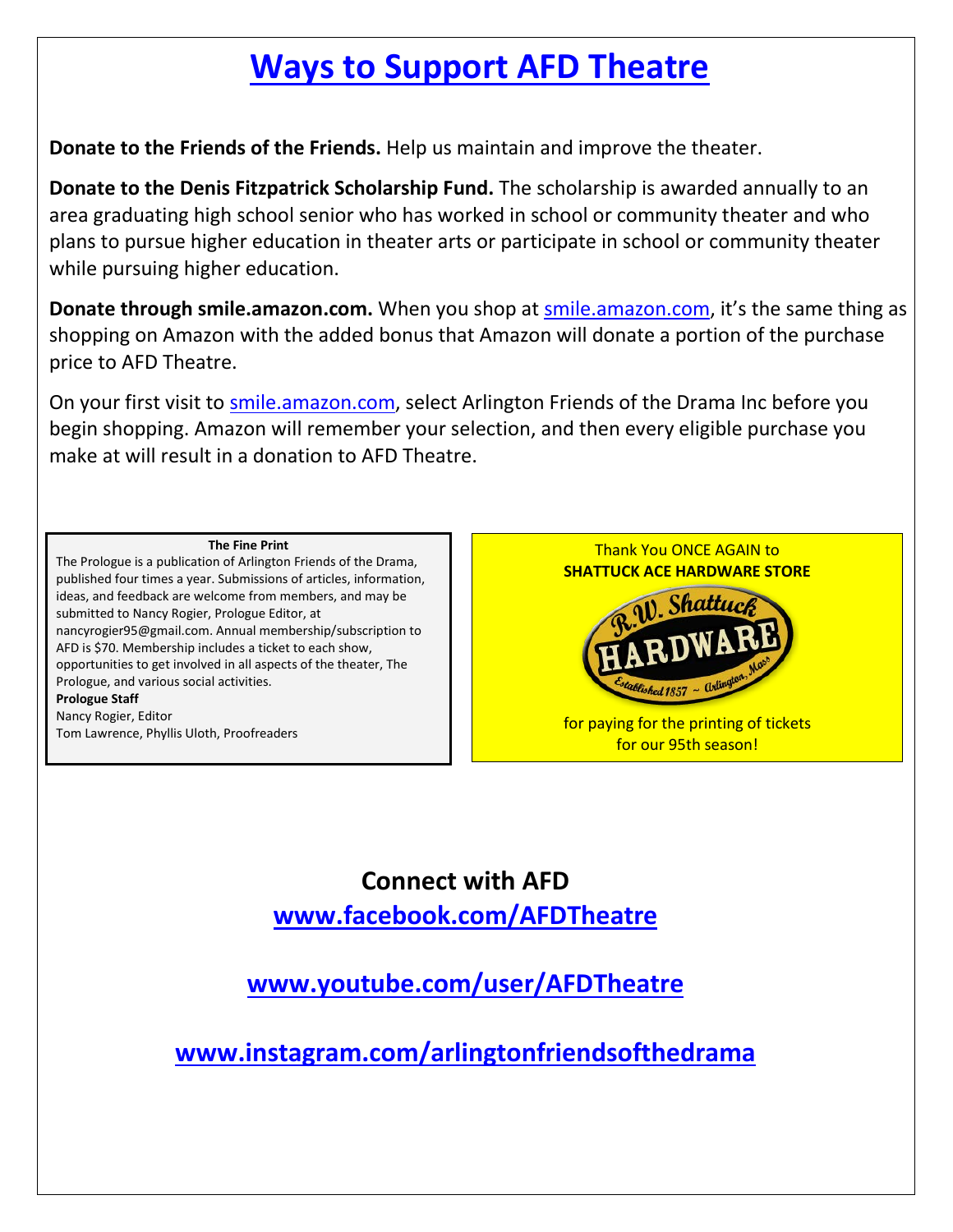# **Our 2018–2019 Season**

#### **Violet**

Director: Steve Atwater Music Director: Danielle Clougher Production Manager: Judy Weinberg

**Rosencrantz and Guildenstern Are Dead** Director: Ingrid Oslund

#### **Witness for the Prosecution**

Director: J. Deschene

Production Manager: Barbara Moss

J. Deschene returns to AFD after her brilliant direction of this season's hit *The Game's Afoot, or Holmes for the Holidays.*

#### **Dirty Rotten Scoundrels**

Director: Ryan Began Music Director: Anastasia Elliot Choreographer: Daisy Giunta

Production Managers: Sandy Armstrong and Susan Harrington

Ryan and Daisy return to AFD after the glorious production of this season's *The Light in the Piazza*. Arlington resident Anastasia played piano in the *Piazza* orchestra.



# **Denis M. Fitzpatrick Scholarship Applications Due May 11**

In memory of a longtime member and Belmont High School teacher, Arlington Friends of the Drama annually awards the **Denis M. Fitzpatrick Scholarship** to a deserving student.

This modest scholarship is open to any graduating/graduated high school senior going on to higher education, who:

- Has worked in any aspect of school or community theater
- Plans to pursue higher education in theater arts and continue to participate in school or community theater
- Lives in Arlington, MA, or a bordering town. (Applicants who live outside the designated area will be considered if they have participated at AFD.)

**Applications for this year are due by May 11, 2018.** 

#### **[Download the application.](https://docs.wixstatic.com/ugd/28e0aa_228be463e05e478d9d5b626dde6636d8.docx?dn=Scholarship%20Application%202018_draft%204_logo.docx)**

The scholarship will be awarded at the AFD closing meeting on June 10, 2018.